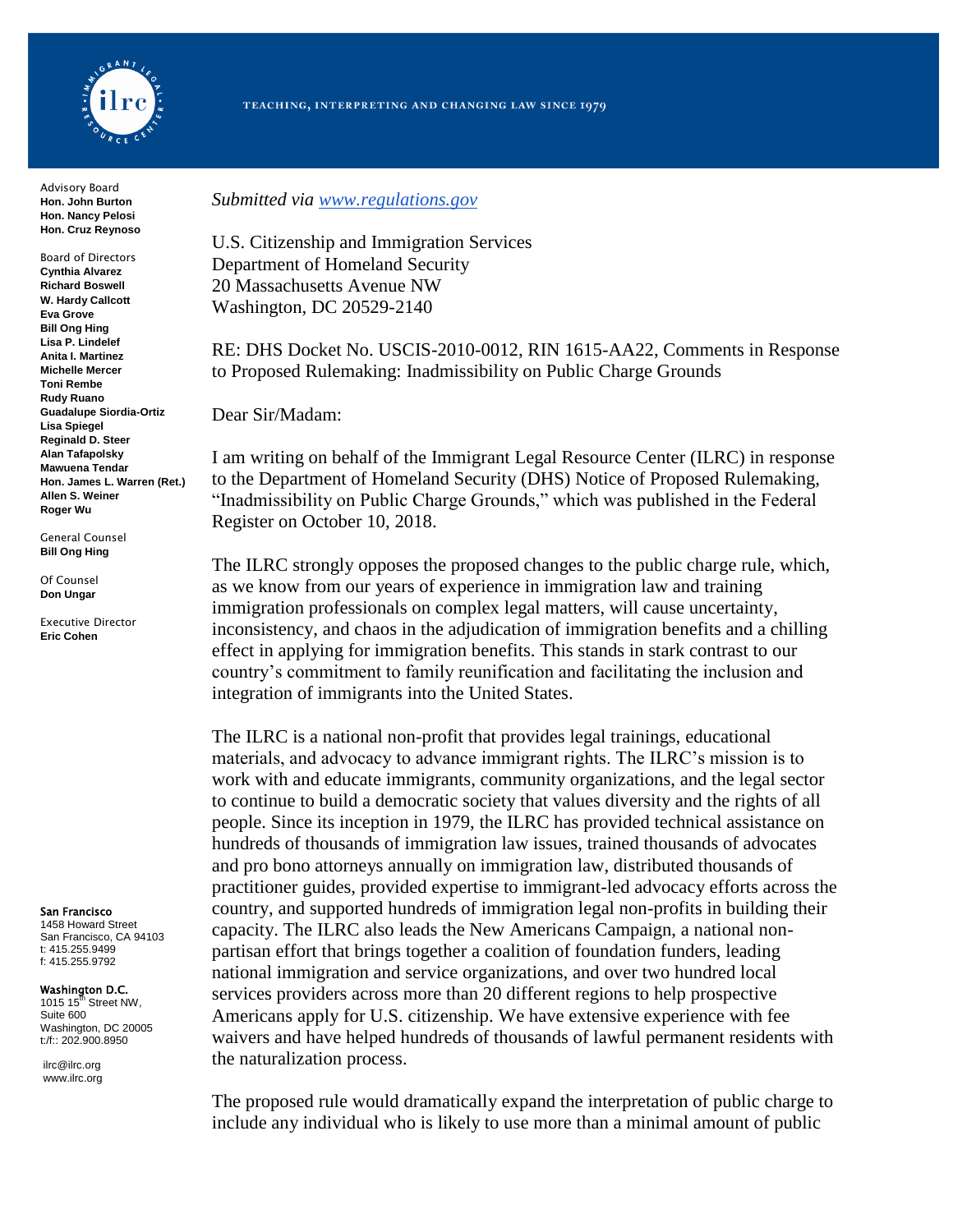assistance and expands the types of benefits that could be considered in the public charge determination to include programs that support basic human needs, including Medicaid and Supplemental Nutrition Assistance Program. If finalized as written, this rule would facilitate a vision of America that a majority of Americans rejects: one that excludes from our country wide swaths of the population including immigrants with disabilities or health conditions and those who hold low-wage jobs or are just starting out on the path to financial stability. The rule would also have a disproportionately negative impact on women and people of color, preventing them from securing lawful immigration status and reuniting with their families. Our comments focus on the impact the proposed rule would have on the adjudication of applications and petitions for immigration benefits, the practice of immigration law, and fairness and justice within our immigration system.

## **I. Chilling Effect on Immigration Applications and Public Benefits**

As immigration attorneys and organizations dedicated to improving access to legal information, we will seek to educate diverse communities about the proposed public charge rule and its impact. Notwithstanding these efforts, uncertainty and confusion about what the proposed rule means and how it will be implemented will prevent many qualified individuals from filing immigration applications out of fear of a denial based on public charge grounds. In addition, as has been well-documented, widespread misinformation and confusion created by drafts of the rule leaked to the press have resulted in a marked decline in the use of a wide variety of lifesustaining benefits by immigrant families.<sup>1</sup> This chilling effect will disproportionately impact applicants for lawful permanent residence through the family immigration system and unduly harm women and families of color. Additionally, the rhetoric surrounding this proposed change and the confusing standard proposed has chilled the submission of other applications that are not subject to a public charge determination. Notably, through the New Americans Campaign, we have received reports of eligible lawful permanent residents (LPRs) withdrawing applications for naturalization, or choosing not to apply, based on the perceived impact the proposed rule will have on their applications or future applications for their family members.

### **II. Burden on Attorneys, Organizations, and Pro Se Individuals**

 $\overline{a}$ 

# **A. Adjudication Will Become More Unclear and Will Further Internal Inconsistencies**

The proposed rule would replace clear, readily administrable public charge guidelines with a nebulous framework. Under current policy, a sufficient Form I-864, Affidavit of Support, demonstrating a commitment from a sponsor to support the immigrant at the legally required levels, generally establishes to U.S. Citizenship and Immigration Service's (USCIS) satisfaction that, under the totality of circumstances, an individual will not become a public charge. This adjudicative framework is straightforward and efficient and has largely yielded predictable, consistent public charge determinations.

By replacing a time-worn and effective standard with an incoherent framework, the proposed rule would make it next to impossible for immigration attorneys and accredited representatives to

<sup>&</sup>lt;sup>1</sup> See Migration Policy Institute, *Chilling Effects: The Expected Public Charge Rule and Its Impact on Legal Immigrant Families' Public Benefits Use* (June 2018), [https://www.immigrationresearch](https://www.immigrationresearch-info.org/system/files/Chilling_Effects_Public_Charge_Rule.pdf)[info.org/system/files/Chilling\\_Effects\\_Public\\_Charge\\_Rule.pdf.](https://www.immigrationresearch-info.org/system/files/Chilling_Effects_Public_Charge_Rule.pdf)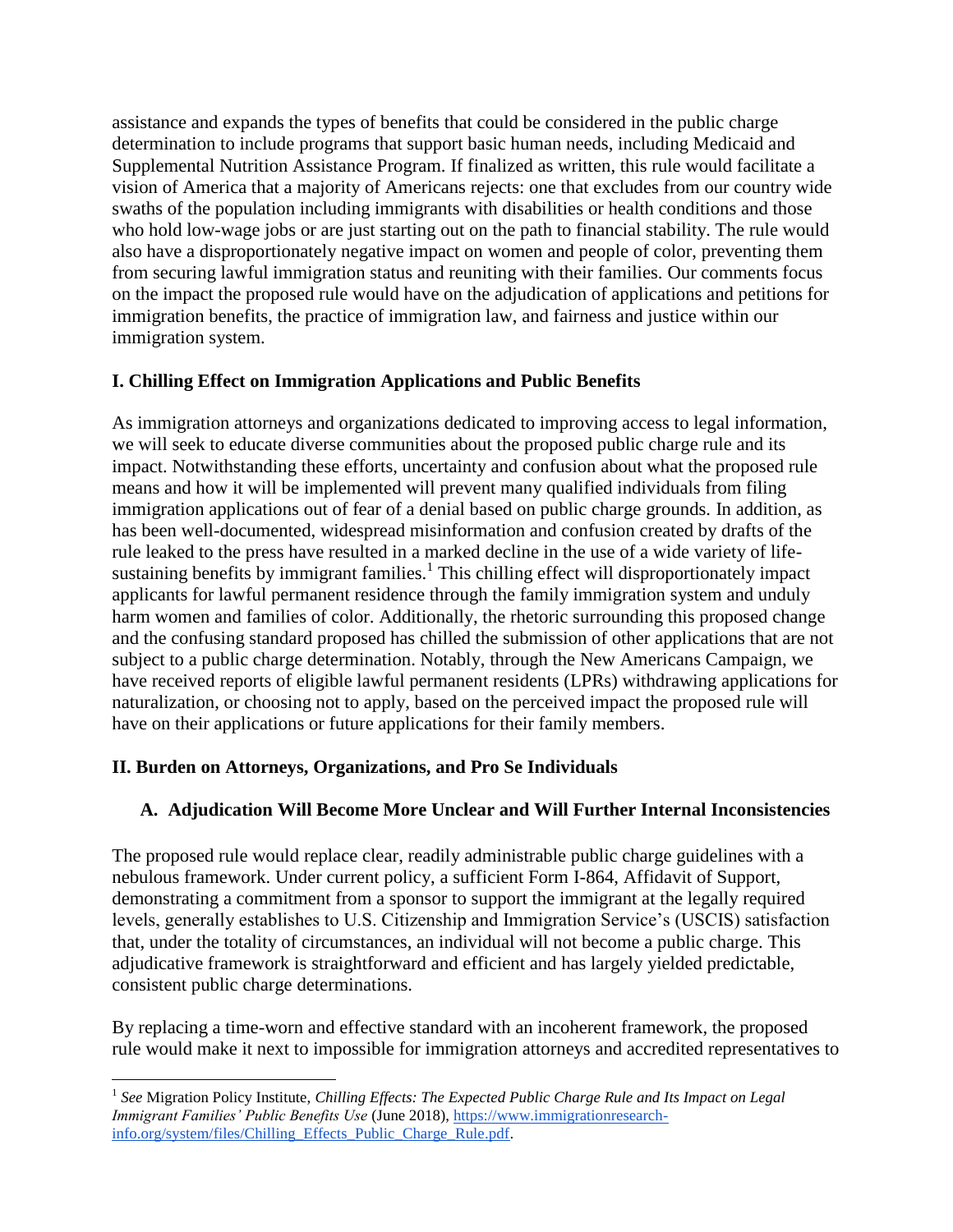advise intending immigrants of their eligibility for lawful permanent residence or other immigration benefits. The statute at INA  $\S 212(a)(4)$ , with the addition of the I-864 process, was intended to create a straightforward and efficient process for adjudicators and immigrants alike. The process consistently utilized by DHS, the Department of Justice (DOJ), and the Department of State (DOS) for years, involving submission of a legally enforceable I-864 Affidavit of Support, is a straightforward and efficient process for adjudicators and immigrants. The proposed rule will add many layers of confusion to the process, to such an extent that what should be a clear adjustment of status case becomes riddled with uncertainty. This will make it almost impossible for an immigrant to navigate the system without legal help, and yet, lawyers will be hard-pressed to offer guidance without a clear legal standard. Thus, many people who are entitled to lawful permanent residence will be too afraid to apply and will instead remain in the shadows.

# **B. The Proposed Rule Replaces a Clear Standard with a Contradictory and Confusing Framework**

Under the current process, individuals can clearly demonstrate that they are not a public charge by providing evidence that their sponsor has 1) signed a binding contract of support and 2) can demonstrate income or assets equal or greater than 125% of the federal poverty guidelines (FPG), which is easily accessible on the I-864P that USCIS posts on its website. The new standard requires balancing "weighted" factors and offers no guidance on how to adjudicate a case with both positively weighted and negatively weighted factors. In addition, this rule requires the applicant to apply speculative and complicated math to discern eligibility. The NPRM states that the determination of whether an individual has used benefits equal to or greater than 15% of the FPG will be based on the FPG at the time of adjudication. Processing times are unpredictable and so practitioners will be unable to predict whether the FPG, which is updated annually, will remain unchanged between the time that the client submits an I-485 and when the application is adjudicated. In addition, determining which factors or benefits might impact the applicant within a 36-month period requires knowing such figures and percentages with certainty, and in many cases will require calculating a household share of a shared program or support service. Many services are offered at the local and state level under uniquely named programs. It will be nearly impossible for an intending immigrant to decipher whether the programs in which they participate are included in the new rule.

### **C. DHS Grossly Underestimates the Time Burden of the Proposed Rule**

DHS estimates the time burden associated with filing Form I–944, *Declaration of Self-Sufficiency,* is 4 hours and 30 minutes per applicant, "including the time for reviewing instructions, gathering the required documentation and information, completing the declaration, preparing statements, attaching necessary documentation, and submitting the declaration." However, this appears to be grossly underestimated. If the proposed rule is implemented as written, the time it will take to properly assess a case and advise immigrant families will increase substantially. In addition to preparing the form and gathering supporting documentation, lawyers must assess every factor and consideration under the new framework (including evaluating household members), identify other issues not listed in the rule that might impact the public charge assessment, and muddle out inconsistencies (such as positively weighted and negatively weighted factors) in real case scenarios in order to offer advice. In addition, to fully advise, an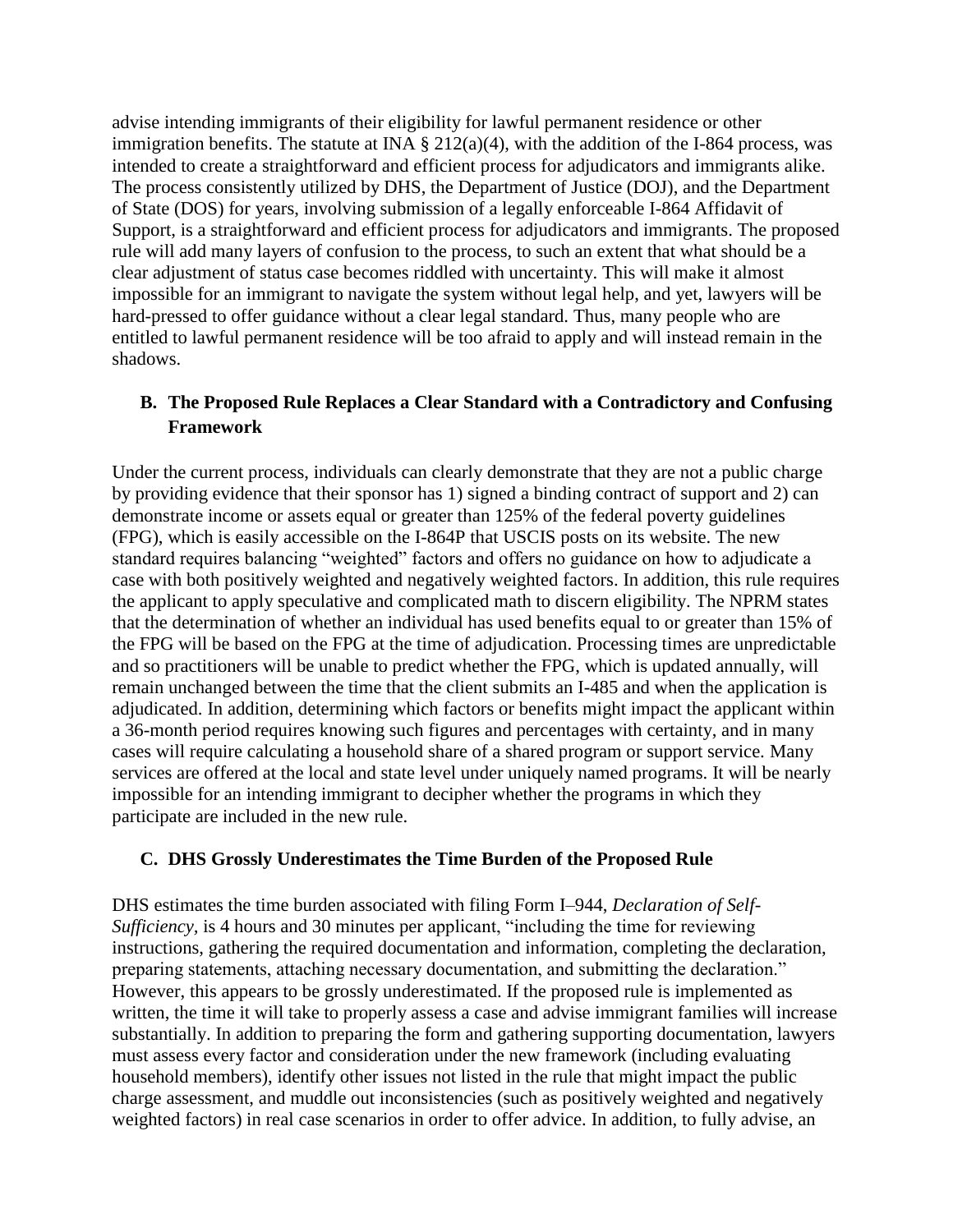immigration service provider would need to develop expertise in all public benefit programs that applicants may have used, not only in their state but in any state where the applicant resided. It will be virtually impossible for people to obtain proof that they did not trigger a negative factor for public charge test. In addition to the legal uncertainty this brings to every case, the time required to advise, document and fill out forms will increase by at least threefold. The proposed rule grossly underestimates the time burden.

The time and cost burden on ILRC would be significant, as we would need to educate the public on the changes through trainings and written materials. We estimate that the time burden would be an additional 170 hours, including time spent on creating and delivering legal trainings, community service trainings, webinars, and practice advisories. In addition, the ILRC will likely invest \$500,000 to a million dollars in trainings to assist the legal and service provider sector to understand this change, and yet would still not be able to advise with any certainty.

## **III. Impact on USCIS Adjudications**

 $\overline{a}$ 

# **A. Implementation of the Proposed Rule Would Consume Significant USCIS Resources and Deepen Delays in Immigration Benefit Form Processing**

The proposed rule would impose an immense administrative burden on USCIS. Among other obligations, it would require the agency to conduct time-intensive public charge inadmissibility determinations, as well as process Forms I-944, *Declaration of Self-Sufficiency*, in connection with an estimated 382,264 adjustment of status applications annually. The proposed rule would require every USCIS adjudicator to develop expertise in areas outside of immigration law to ensure proper adjudication. This is in addition to the required training needed for every adjudications officer on how to adjudicate applications requiring a public charge assessment under the proposed confusing and inconsistent framework to evaluate factors. These operational demands would be levied upon an agency that already suffers profound capacity shortfalls. With nearly 6 million pending cases as of March 31, 2018, DHS has conceded that USCIS lacks the resources to timely process its existing workload.<sup>2</sup> In fact, processing times for many of the agency's product lines has doubled in recent years.<sup>3</sup>

Processing delays upend the lives of immigrants and their U.S. citizen families. Lengthy wait times can result in applicants losing their jobs, thus depriving their families—including families with U.S. citizen children—of income essential to necessities like food and housing.<sup>4</sup> Delays also prolong the separation of families dependent on case approval for their reunion. Delays also have negative economic impacts on communities.

<sup>&</sup>lt;sup>2</sup> USCIS[,](https://www.uscis.gov/sites/default/files/USCIS/Resources/Reports%20and%20Studies/Immigration%20Forms%20Data/All%20Form%20Types/Quarterly_All_Forms_FY18Q2.pdf) *Number of Service-wide Forms by Fiscal Year To-Date, Quarter, and Form Status (Jul. 17, 2018),* [https://www.uscis.gov/sites/default/files/USCIS/Resources/Reports%20and%20Studies/Immigration%20Forms%20](https://www.uscis.gov/sites/default/files/USCIS/Resources/Reports%20and%20Studies/Immigration%20Forms%20Data/All%20Form%20Types/Quarterly_All_Forms_FY18Q2.pdf) [Data/All%20Form%20Types/Quarterly\\_All\\_Forms\\_FY18Q2.pdf.](https://www.uscis.gov/sites/default/files/USCIS/Resources/Reports%20and%20Studies/Immigration%20Forms%20Data/All%20Form%20Types/Quarterly_All_Forms_FY18Q2.pdf) DHS, *Annual Report on the Impact of the Homeland Security Act on Immigration Functions Transferred to the Department of Homeland Security* (Apr. 13, 2018), [https://www.uscis.gov/sites/default/files/reports-studies/Annual-Report-on-the-Impact-of-the-Homeland-](https://www.uscis.gov/sites/default/files/reports-studies/Annual-Report-on-the-Impact-of-the-Homeland-Security-Act-on-Immigration-Functions-Transferred-to-the-DHS.pdf)[Security-Act-on-Immigration-Functions-Transferred-to-the-DHS.pdf.](https://www.uscis.gov/sites/default/files/reports-studies/Annual-Report-on-the-Impact-of-the-Homeland-Security-Act-on-Immigration-Functions-Transferred-to-the-DHS.pdf) 3 *See* USCIS, *Historical National Average Processing Time for All USCIS Offices* (up to Aug. 31, 2018)[,](https://egov.uscis.gov/processing-times/historic-pt)

[https://egov.uscis.gov/processing-times/historic-pt.](https://egov.uscis.gov/processing-times/historic-pt)

<sup>&</sup>lt;sup>4</sup> See AILA[,](http://www.aila.org/infonet/aila-report-deconstructing-the-invisible-wall) "Deconstructing the Invisible Wall" (Apr. 24, 2018), [http://www.aila.org/infonet/aila-report](http://www.aila.org/infonet/aila-report-deconstructing-the-invisible-wall)[deconstructing-the-invisible-wall.](http://www.aila.org/infonet/aila-report-deconstructing-the-invisible-wall)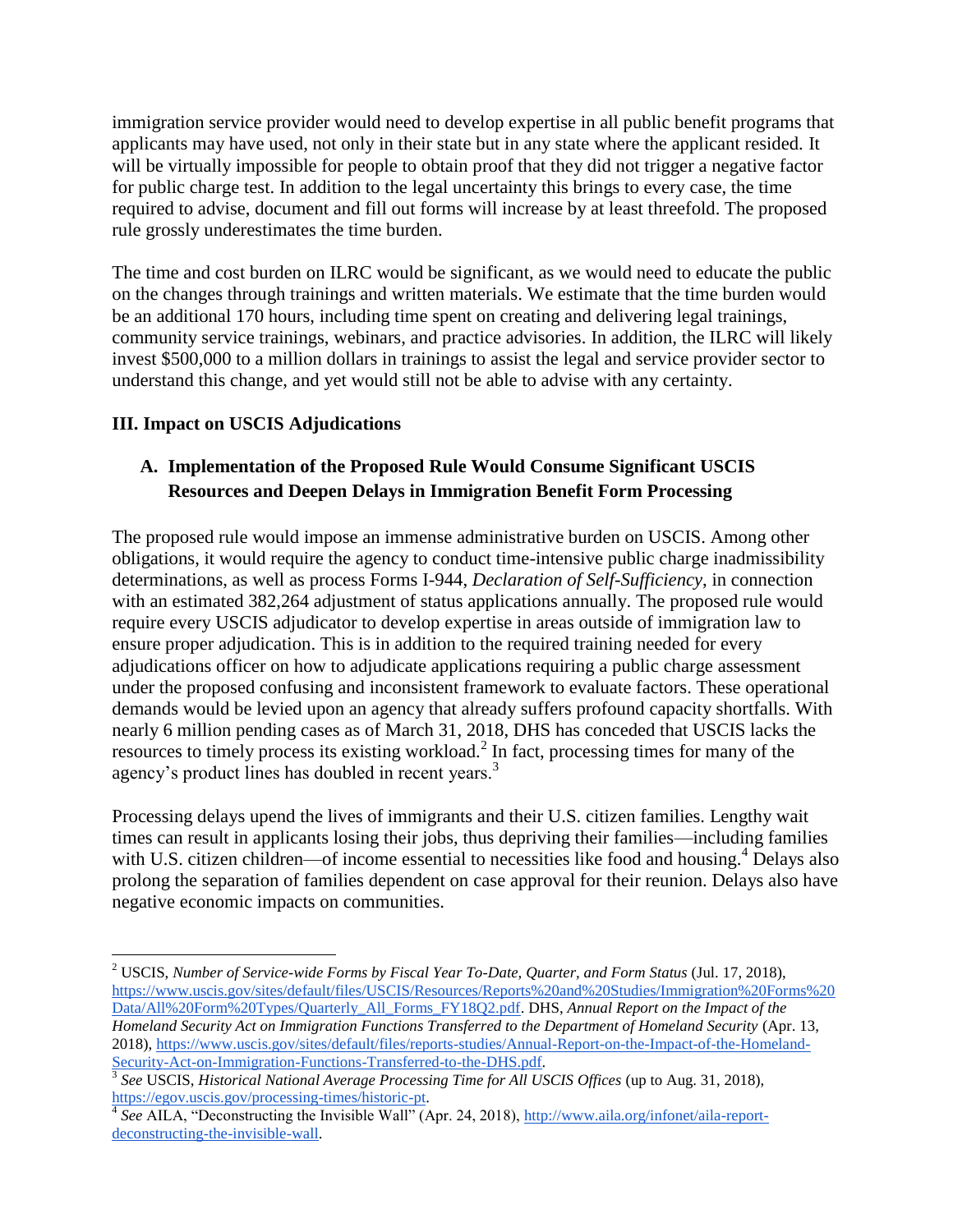Despite the Department's admission of USCIS's inability to accommodate its current inventory, the proposed rule would substantially increase the agency's workload. This would, in turn, deepen USCIS case processing delays and compound the resulting harm to the public through heightened job loss, food shortages, and family separation. In short, the proposed rule will make an operational crisis appreciably worse and immigrant families throughout the country will suffer the consequences.

# **B. The Proposed Rule Would Establish an Incoherent Adjudicative Framework Resulting in Inconsistent and Unfair Public Charge Determinations**

The proposed rule would require adjudicators to implement an amorphous test which would require them to weigh a potentially unlimited number of "factors" and apply a host of unclear "considerations" without meaningfully distinguishing "factor" from "consideration" -- often the proposed rule refers to specific criteria as both a factor *and* a consideration. Moreover, a factor's weight can shift based on various circumstances and that factor's relationship with one or more factors, and DHS even appears to assert that factors not specifically identified "may be weighted heavily." In other words, not only would there exist an unknown and possibly infinite universe of factors that adjudicators could assess, it appears that adjudicators could find virtually *any* circumstance ultimately dispositive within the totality of circumstances in a given public charge determination.

This is a prescription for process and outcome ambiguity, rendering inconsistent adjudications a certainty, and leaving the regulated community completely in the dark. Public charge determinations will inevitably vary from adjudicator to adjudicator and case to case, with similarly situated applicants receiving contrary decisions. The vagueness inherent in the proposed rule, and resulting arbitrariness in adjudications, violate the most basic tenets of due process. The plasticity of the public charge analysis, furthermore, opens the door for political pressure, rather than dispassionate adjudication, to shape conclusions. In all, the proposed rule would transform a functional standard into an unworkable jumble that will ensure uneven and unjust outcomes.

# **C. The Proposed Bond Procedures and Penalties are Exceptionally Harsh and Create an Opportunity for Unscrupulous Private Bond Companies to Exploit Immigrant Families**

The proposed rule not only establishes an excessive bond minimum of \$10,000, it also authorizes USCIS to set a dramatically higher bond in its discretion—with no cap—and bars any appeal of that amount. The rule stipulates that the penalty for *any* bond breach is the full bond amount and that *any* use of a specified public benefit while the bond remains in effect constitutes such a breach. The proposed rule provides no limits on the ability of any USCIS adjudicator to impose such disproportionate consequences.

These harsh conditions would drive many noncitizens to accept crippling surety bond terms to avoid family separation. Under those terms, the bond "principal"—in many cases the noncitizen —would have to pay the bond company up to 15 percent of the bond up front. In the event of a breach, the principal would have to reimburse the bond company for the full amount of the breach penalty. For instance, if a \$30,000 public charge bond is in effect for a noncitizen mother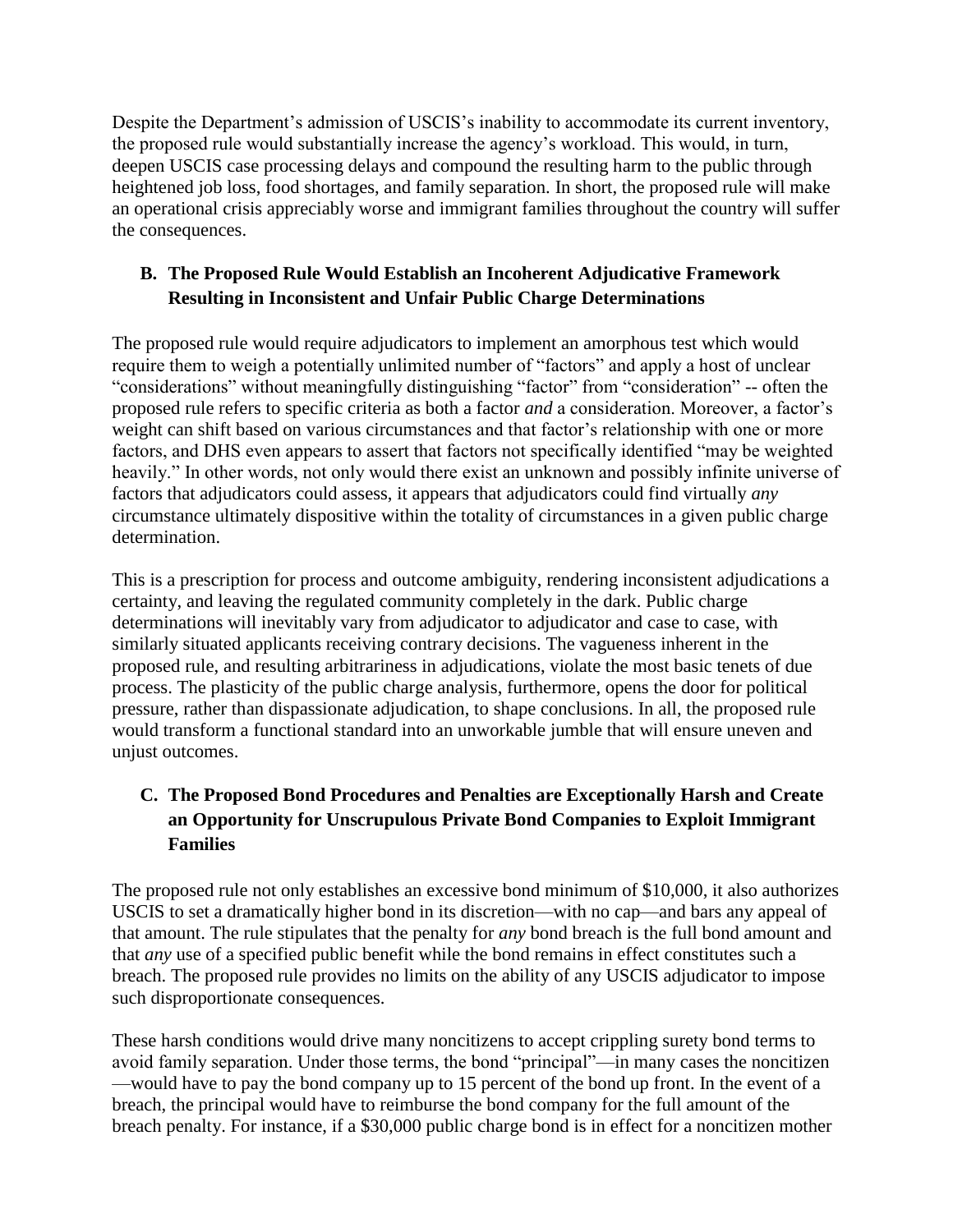who then uses only \$1,500 worth of public benefits, the bond would be breached, and she would be liable for the entire \$30,000—20 times more than what she received in benefits—and she would face potential separation from her family.

As this example illustrates, the proposed rule would impose strict bond requirements and severe penalties that prioritize the revenue streams of private bond companies over family unity, thus creating an opportunity for unscrupulous bond companies to take advantage of immigrant families.

## **D. Impact on Consular Processing**

In January 2018, DOS implemented significant changes to the Foreign Affairs Manual that raised the public charge bar for immigrant visa applicants. This shift prompted numerous improper visa denials on public charge grounds, barring affected individuals from entering the United States and reuniting with their families.<sup>5</sup>

The proposed rule threatens to multiply these problems exponentially. DOS has indicated that it could further modify its own public charge guidance in response to DHS's final public charge rule.<sup>6</sup> If consulates begin applying a standard similar to the one proposed by DHS, the more than one million individuals that seek visas from DOS annually would be subject to burdensome and arbitrary standards, with many finding themselves unfairly shut out of the country and unable to join their families. Overall legal immigration could drop sharply, with severe consequences for family unity and the national economy.

### **IV. Discrimination**

This rule attempts to discriminate against certain classes of individuals, including women, seniors, people with health conditions, people living with HIV/AIDS, and LGBT people.

# **A. Women**

 $\overline{a}$ 

The proposed rule creates as a heavily weighted negative factor "the absence of current employment, employment history, or reasonable prospect of future employment," explaining that "[a] person who is capable and able to work but does not work demonstrates a lack of selfsufficiency." (at 201) This standard is vague and will lead to arbitrary denials, as it gives adjudicators and legal service providers no clear guidelines to explain how the agency will assess an applicant's employment history to predict the applicant's "reasonable prospect" of future employment. Specifically, this heavily weighted negative factor impermissibly discriminates against women who choose to stay home to care for children or who must stay home because of the increasingly unaffordable cost of out-of-home childcare in the United States.

<sup>5</sup> *AILA, CLINIC, and NILC Express Concerns Over Improper Public Charge Determinations and I-601A Revocations* (Aug. 28, 2018), [https://www.aila.org/advo-media/aila-correspondence/2018/aila-clinic-and-nilc](https://www.aila.org/advo-media/aila-correspondence/2018/aila-clinic-and-nilc-express-concerns-over)[express-concerns-over.](https://www.aila.org/advo-media/aila-correspondence/2018/aila-clinic-and-nilc-express-concerns-over)

<sup>6</sup> *See* Yeganeh Torbati, *Exclusive: Trump administration may target immigrants who use food aid, other benefits,* Reuters (Feb. 8, 2018 11:19 AM),

[https://www.reuters.com/article/us-usa-immigration-services-exclusive/exclusive-trump-administration-may-target](https://www.reuters.com/article/us-usa-immigration-services-exclusive/exclusive-trump-administration-may-target-immigrants-who-use-food-aid-other-benefits-idUSKBN1FS2ZK)[immigrants-who-use-food-aid-other-benefits-idUSKBN1FS2ZK.](https://www.reuters.com/article/us-usa-immigration-services-exclusive/exclusive-trump-administration-may-target-immigrants-who-use-food-aid-other-benefits-idUSKBN1FS2ZK)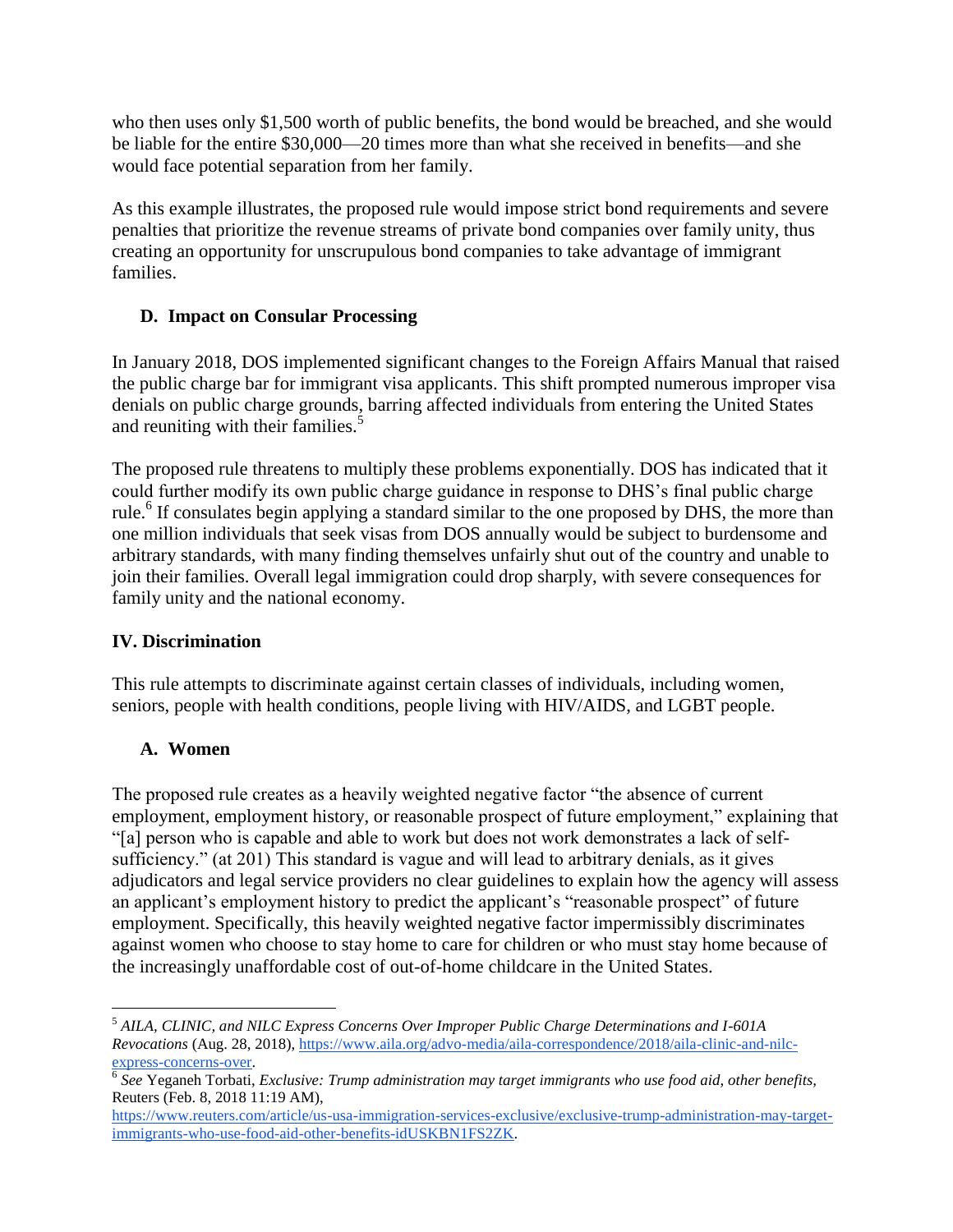In particular, pregnant women will be disproportionately affected by the following factors:

- Use of Medicaid: some states allow women with any status to use Medicaid for healthcare during a pregnancy and for the first months after giving birth. This means that every woman who has a child within the three years before applying for admission will have a heavily weighted negative factor.
- Employment history: pregnant women may be forced to leave the work force and stay home to deal with medical complications with a pregnancy or to care for a child during the first months. These women will also have a heavily weighted negative factor. For these same reasons, pregnant will women will also be less likely to show that they themselves earn 125% of the FPG, even though they may have other familial support.
- Because it is unclear how these two heavily weighted negative factors will interact with other factors in the totality of the circumstances, it will be more likely that pregnant women will be unable to demonstrate that they are unlikely to become a public charge (despite other sources of income, familial support, skills, or education) and will lead to more irrational denials by adjudicators.

#### **B. Seniors**

Many seniors immigrate to the United States in order to help care for children and other family members and thus many never intend to engage in wage work in the United States. These seniors may have retired and are therefore likely not working, have had no recent employment, or do not plan to work in the future due to their retired status. Because it is unclear whether the heavily weighted negative factors could be overcome by other evidence of self-sufficiency, this proposed change will likely deny admission and lawful status to an entire category of individuals. Doing so will deprive many families in the United States of the economically vital contribution of family-based child care. While DHS explains that it will review assets and other resources "in the totality of the circumstances," the agency does not explain how a heavily weighted factor is weighted against other non-heavily weighted factors. Therefore, it will be unclear to legal services providers and adjudicators what amount of assets or other resources will be sufficient to overcome this heavily weighted negative factor.

### **C. People with Health Conditions**

Individuals with the misfortune of suffering serious health issues or living with a disability will be at risk of a high rate of application denials under this proposed rule. USCIS lays out no standards for determining whether a disability or other serious health condition will lead the agency to decide whether an applicant has a "reasonable prospect of future employment." Additionally, weighing heavily a lack of current or recent employment history will harm individuals with non-permanent health conditions who experience a temporary and unexpected health problem that requires their brief exit from the employment field to recuperate.

### **D. People Living with HIV/AIDS (PLWHAs) and LGBT individuals**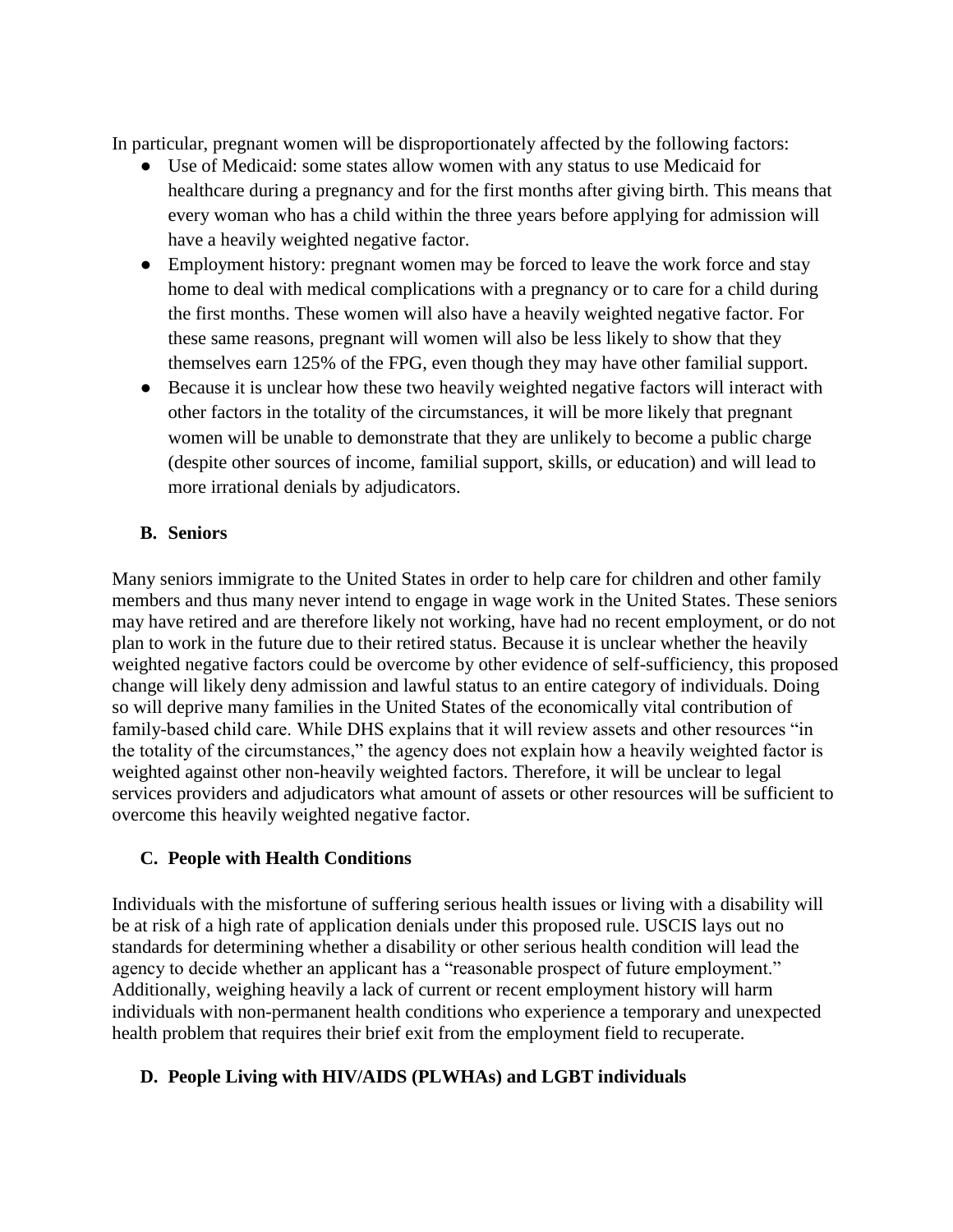PLWHAs will disproportionately be considered a public charge under the proposed rule. Medicaid is the largest source of insurance coverage for people with HIV, estimated to cover more than 40% of people with HIV in care.<sup>7</sup> As a result, most applicants with HIV will automatically have two heavily weighted negative factors – having a health condition without private insurance to cover the cost of treatment and receiving a public benefit in the form of Medicaid.

Additionally, although 67% of people living with HIV/AIDS (PLWHA) have a high school degree or above, 75% have incomes at or below the poverty line.<sup>8</sup> This is not because of an inability to work — indeed with proper care and treatment, many people living with HIV lead normal, healthy lives, including having a job — but instead because of the continued stigma of HIV/AIDS on people's ability to get work.<sup>9</sup> Furthermore, an applicant for admission that had HIV/AIDS may not have a consistent work history because of the possible debilitating effects of the disease if untreated, or because of the side-effects of treatment,<sup>10</sup> but may nonetheless be able to work with reasonable accommodations that are required by a variety of federal laws protecting PLWHAs.<sup>11</sup> Therefore, this group would be disqualified from admission because of the heavily weighted negative factor of being working age but not currently working. Finally, the lack of clear factors in the proposed rule will also allow adjudicators to arbitrarily find that a person living with HIV/AIDS is no "reasonable prospect" for future employment based on the stereotype that PLWHAs are unable to work.

Finally, this disproportionate negative impact on PLWHAs will also cause a disproportionate negative impact on LGBT immigrants who apply for admission to the United States. In 2016, gay and bisexual men accounted for 67% of all HIV diagnoses and 82% of diagnoses among males aged 13 and older.<sup>12</sup> Additionally, 22% of transgender women in the United States are living with HIV.<sup>13</sup> The public charge rule, therefore, will stack the cards against LGBT individuals and PLWHAs simply for using Medicaid to survive and experiencing the societal disadvantages of living with this deadly but treatable disease.

### **V. The Proposed Rule Attempts to Undermine Congressional Intent and Overreaches Agency Authority**

<sup>12</sup> *HIV and Gay and Bisexual Men*, Centers for Disease Control and Prevention (Sept. 26, 2018[\),](https://www.cdc.gov/hiv/group/msm/index.html) [https://www.cdc.gov/hiv/group/msm/index.html.](https://www.cdc.gov/hiv/group/msm/index.html)

<sup>7</sup> Kaiser Family Foundation, *Medicaid and HIV* (Oct. 14, 2016), [https://www.kff.org/hivaids/fact-sheet/medicaid](https://www.kff.org/hivaids/fact-sheet/medicaid-and-hiv)[and-hiv.](https://www.kff.org/hivaids/fact-sheet/medicaid-and-hiv)

<sup>8</sup> Paul Denning and Elizabeth DiNenno, *Communities in Crisis: Is There a Generalized HIV Epidemic in Impoverished Urban Areas of the United States?*, Centers for Disease Control and Prevention (Aug. 28, 2017), [https://www.cdc.gov/hiv/group/poverty.html.](https://www.cdc.gov/hiv/group/poverty.html)

 $\frac{9}{9}$  HIV Stigma and Discrimination in the U.S.: An Evidence-Based Report[,](https://www.lambdalegal.org/sites/default/files/publications/downloads/fs_hiv-stigma-and-discrimination-in-the-us_1.pdf) Lambda Legal (Nov. 2010), [https://www.lambdalegal.org/sites/default/files/publications/downloads/fs\\_hiv-stigma-and-discrimination-in-the](https://www.lambdalegal.org/sites/default/files/publications/downloads/fs_hiv-stigma-and-discrimination-in-the-us_1.pdf)[us\\_1.pdf.](https://www.lambdalegal.org/sites/default/files/publications/downloads/fs_hiv-stigma-and-discrimination-in-the-us_1.pdf)

<sup>&</sup>lt;sup>10</sup> HIV Treatment Overview, HIV.gov (May 15, 2017), [https://www.hiv.gov/hiv-basics/staying-in-hiv-care/hiv](https://www.hiv.gov/hiv-basics/staying-in-hiv-care/hiv-treatment/hiv-treatment-overview)[treatment/hiv-treatment-overview.](https://www.hiv.gov/hiv-basics/staying-in-hiv-care/hiv-treatment/hiv-treatment-overview)

<sup>11</sup> *Civil Rights*, HIV.gov (Nov. 10, 2017), https://www.hiv.gov/hiv-basics/living-well-with-hiv/your-legalrights/civil-rights.

<sup>13</sup> Jen Kates, et al., *Health and Access to Care and Coverage for Lesbian, Gay, Bisexual, and Transgender Individuals in the U.S.*, Kaiser Family Foundation (May 2018), [http://files.kff.org/attachment/Issue-Brief-Health](http://files.kff.org/attachment/Issue-Brief-Health-and-Access-to-Care-and-Coverage-for-LGBT-Individuals-in-the-US)[and-Access-to-Care-and-Coverage-for-LGBT-Individuals-in-the-US.](http://files.kff.org/attachment/Issue-Brief-Health-and-Access-to-Care-and-Coverage-for-LGBT-Individuals-in-the-US)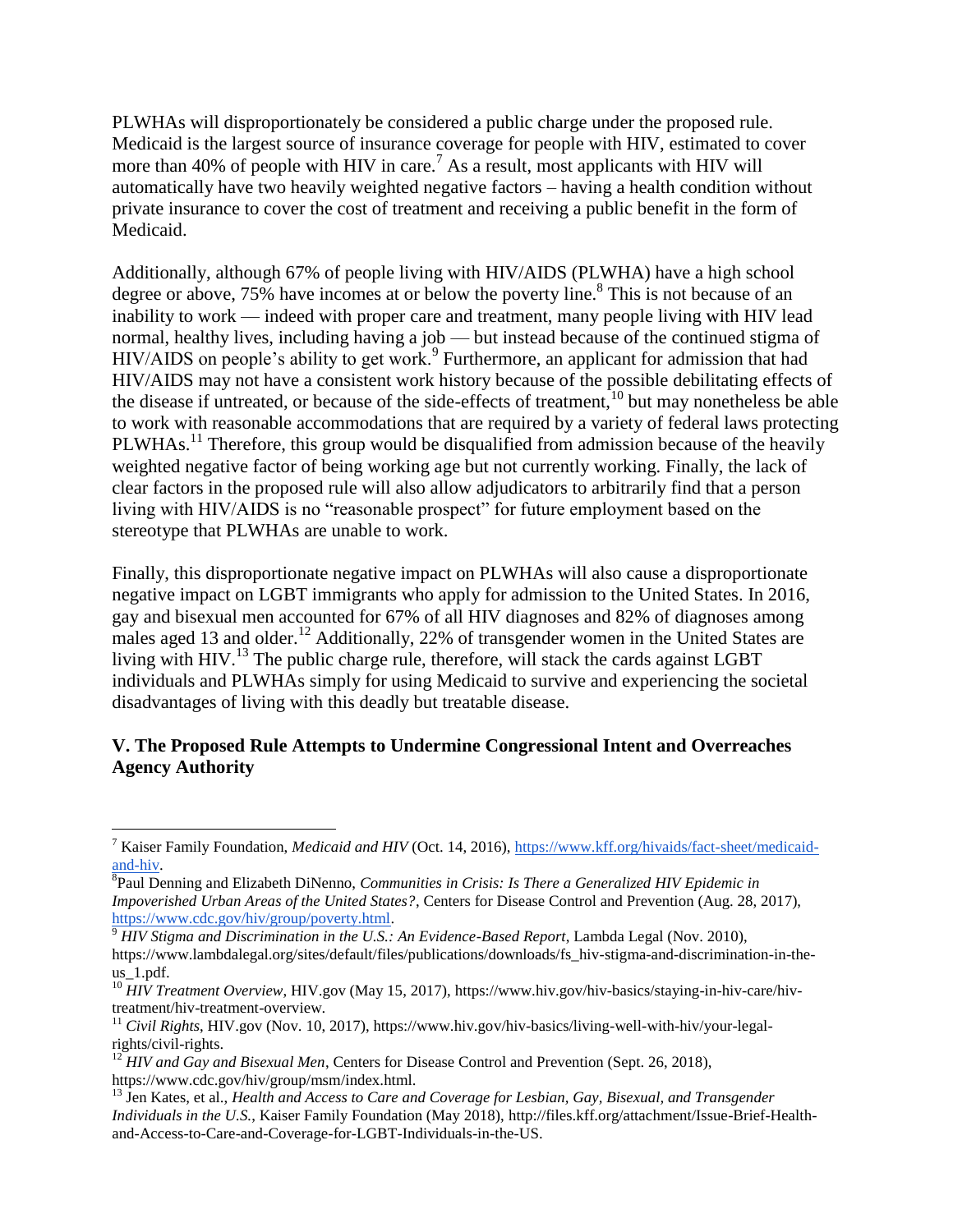# **A. The Proposed Rule to Require a Public Charge Assessment of Applicants to Extend/Change Status Is Unnecessary and a Waste of USCIS Resources**

Under the proposed rule, USCIS would be required to conduct public charge assessments of an estimated 511,201 individuals seeking an extension or change of nonimmigrant status each year. In each of these cases, USCIS would have discretion to require the applicant to submit Form I-944, *Declaration of Self-Sufficiency*. In key respects, this is duplicative of work done by DOS and CBP. Consular offices already conduct public charge assessments of most nonimmigrants when processing their visas, and CBP conducts an admissibility determination when processing nonimmigrants at the port of entry.

In addition, many nonimmigrant classifications require the applicant to prove they can support themselves financially. F-1 and M-1 students, for example, must provide evidence of "sufficient funds available for self-support during the entire proposed course of study." B-1 and B-2 tourists also need to show that they have adequate means of financial support during the course of their stay in the United States. Meanwhile, by definition, most employment-based nonimmigrant visas mandate sponsorship and compensation by employers. Financial stability is therefore already widely built into most nonimmigrant visa categories. Given these existing safeguards, any investment of USCIS resources to assess nonimmigrants on public charge would be an unnecessary administrative burden assumed by an already overstretched agency.

In many instances, the rule may discourage nonimmigrants from coming to or remaining in the United States, regardless of their financial status. The breadth and depth of evidence required to respond to and complete an I-944, *Declaration of Self-Sufficiency* — including information on assets, resources, and financial status, to name a few — disproportionately tax persons seeking merely to visit, work, or study in the United States temporarily. Lastly, but not insignificantly, this proposed rule is yet another example of a needlessly restrictive and bureaucratic process imposed by the current administration that has fostered a growing perception among foreign nationals that the United States has become an undesirable and unwelcoming destination. The proposed rule will reinforce that view, damaging the long-held perception of the United States as a country of inclusion and chilling international travel and commerce.

# **B. The Definition of Public Charge as Centered Around Use of Public Benefits Overreaches as Neither INA § 212(a)(4), nor INA § 213, nor the Original Definition of Public Charge Mentions Public Benefits in its List of Factors**

The original statutory language excluding individuals for being a public charge states that "any convict, lunatic, idiot or any person unable to take care of himself or herself without becoming a public charge . . . shall not be permitted to land" in the United States.<sup>14</sup> In the early 20th Century, after the passage of the Immigration and Nationality Act of February 5, 1917, a court held that "the natural meaning" of "persons likely to become a public charge" was "'those persons who

<sup>14</sup> Immigration Act of 1882, ch. 376, 1 Stat. 214 (1882), [http://www.loc.gov/law/help/statutes-at-large/47th](http://www.loc.gov/law/help/statutes-at-large/47th-congress/session-1/c47s1ch376.pdf)[congress/session-1/c47s1ch376.pdf.](http://www.loc.gov/law/help/statutes-at-large/47th-congress/session-1/c47s1ch376.pdf)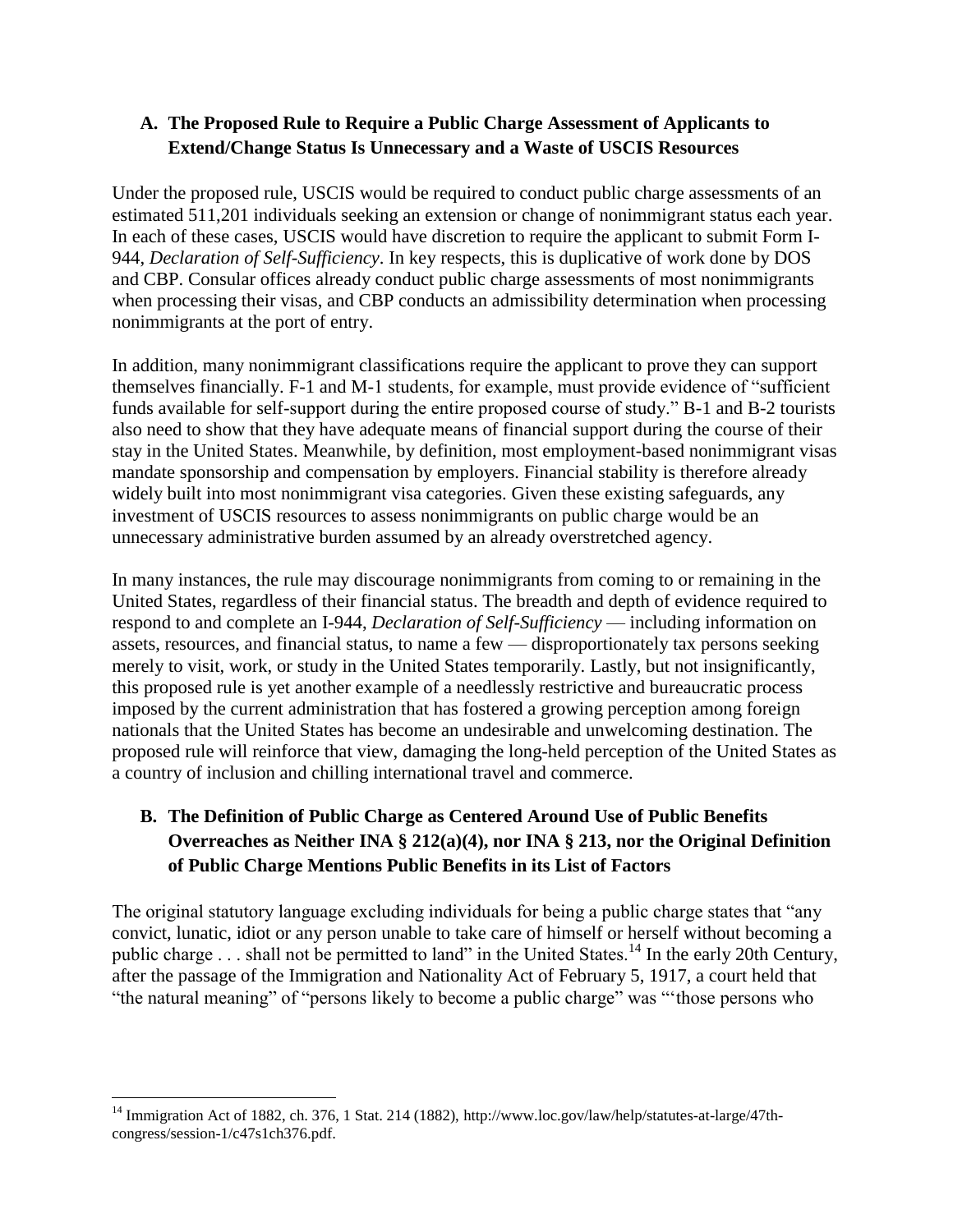are likely to become occupants of almshouses for want of means with which to support themselves in the future. $\cdot$ <sup>515</sup>

The Personal Responsibility and Work Opportunity Reconciliation Act (PRWORA), enacted on August 22, 1996, preexisted the Illegal Immigration Reform and Immigrant Responsibility Act (IIRIRA) (enacted on September 30, 1996), but does not provide for the exclusion of noncitizens for receipt of public benefits. Sections 501-510 of IIRIRA directly discussed PRWORA by exempting certain classes of immigrants from PRWORA's prohibition on use of benefits by noncitizens. This section immediately precedes section 531 of IIRIRA, which lays out the current public charge provisions in § 212(a)(4), including the five factors to be considered in the totality of the circumstances assessment, and the requirement of the affidavit of support in INA § 213A. PRWORA shows that Congress is capable of creating and passing legislation related to penalizing noncitizens' use of public benefits. Lack of explicit inclusion of public benefits for consideration in the public charge analysis in IIRIRA indicates Congress knew how to include public benefits but chose not to include public benefits as a factor to be considered in the public charge analysis. Therefore, it is outside statutory intent for the agency to consider public benefits use as a proxy for public charge. Indeed, by inserting a definition that a "public charge is anyone who uses public benefits," the rule co-opts the intent of this statutory to provision to promulgate fear in our communities.

The proposed rule creates new heavily-weighted negative factors that, although completely unclear as written, seem to be able to trump consideration of all factors. By statute, the adjudicator must grapple with all factors listed. Creating heavily-weighted factors without a clear standard sets up bright-line rules for adjudicators which the statute does not permit. For instance, the past use of certain benefits should not be permitted to overshadow conducting the proper balancing of factors as required by the statute.

# **C. The Proposed Rule Arbitrarily Relegates to an Insubstantial Factor the Congressionally-Created I-864 Affidavit of Support Process**

Congress created the affidavit of support process, which provides a clear standard for adjudication to avoid arbitrary and inconsistent adjudication. The proposed rule indicates that the affidavit of support is just one of the factors to be considered and allows for the possibility that heavily weighted factors would outweigh the contractual showing of sponsorship process outlined by Congress. The statute does not provide that any particular factor should be weighed more heavily than others.<sup>16</sup> Indeed, the affidavit of support by statutory definition requires the immigrant to demonstrate financial support to ensure that they are not a public charge. Without according this process any weight, the rulemaking effectively eviscerates this process as outlined by Congress. To the extent this proposed rule relegates consideration of the affidavit of support, it goes against congressional intent to establish clear guidelines and a meaningful measure of likelihood of becoming a public charge.

<sup>&</sup>lt;sup>15</sup> *Ex parte Mitchell*, 256 Fed. 229, 230 (N.D.N.Y. 1919). Interpreting subsequent versions of the INA, the BIA stated that "The fact that an alien has been on welfare does not, by itself, establish that he or she is likely to become a public charge." *Matter of Perez*, 15 I. & N. Dec. 136, 137 (BIA 1974) (citing *Matter of Martinez–Lopez*, 10 I. & N. Dec. 409, 421–22 (BIA 1962).

<sup>16</sup> *See* INA § 213A.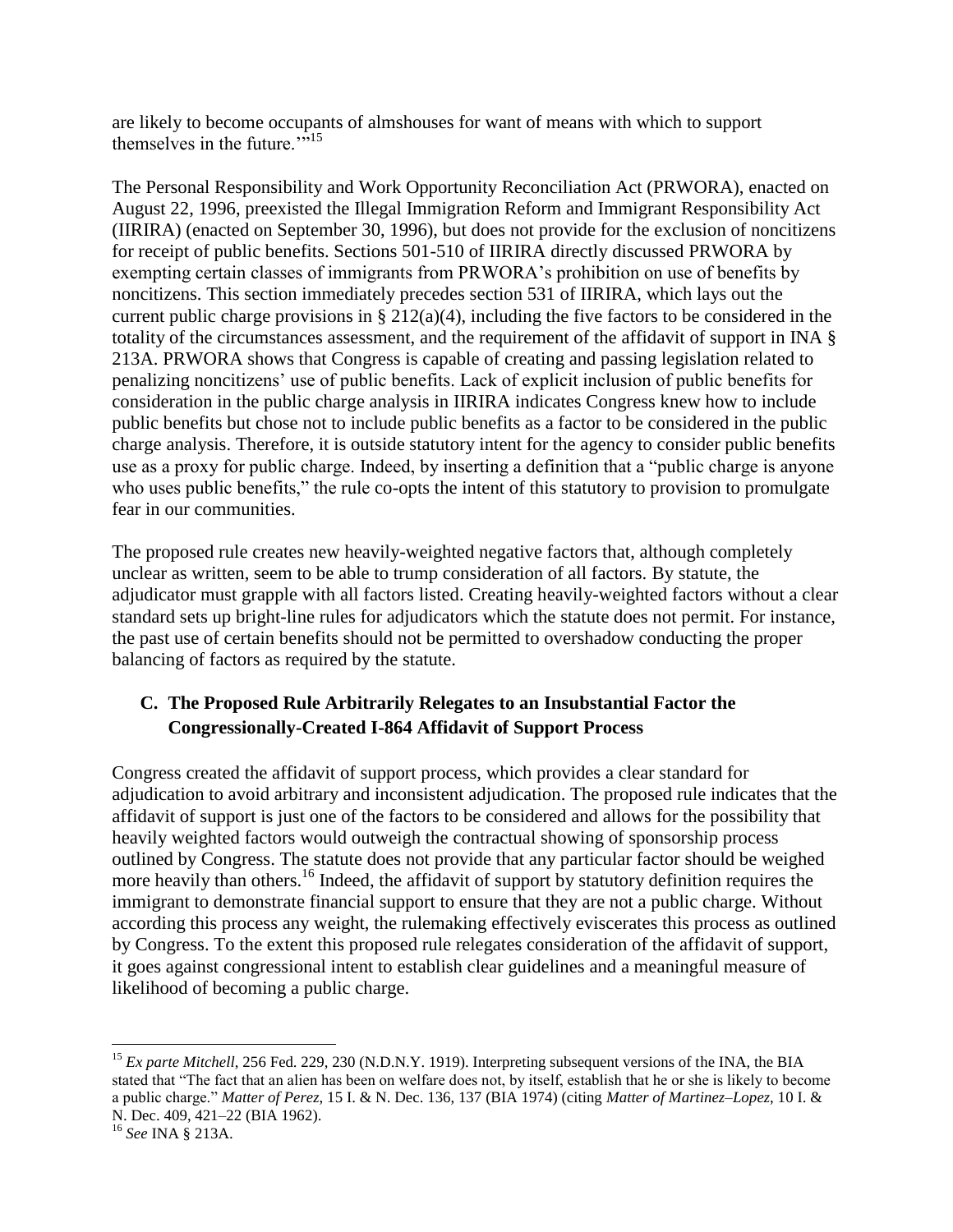#### **VI. The Proposed Rule Would Compound the Immigration Court Backlogs and Create Inconsistencies in the Adjudication of Adjustment of Status in Immigration Court**

Although immigration judges are not bound by DHS rules, DOJ is in the process of creating a public charge rule that is believed will parallel the DHS proposed rule.<sup>17</sup> However, until a DOJ rule is finalized, the DHS proposed rule will likely be used as persuasive authority by immigration judges tasked with making public charge assessments. This will occur in at least three scenarios: (1) individuals without lawful status who are seeking to adjust status; (2) returning lawful permanent residents who are treated as applicants for admission under INA §  $101(a)(13)(C)$ ; and (3) lawful permanent residents placed in removal proceedings who are seeking to re-adjust status with a waiver under INA § 212(h).

Until a DOJ rule is promulgated, Immigration and Customs Enforcement (ICE) attorneys, who *are* bound by DHS regulations, will likely argue that immigration judges should apply this rule's heightened standards. Lacking any binding precedent on the interpretation of INA § 212(a)(4), some immigration judges will agree and will rely on the proposed rule as a guide, while other immigration judges will not.<sup>18</sup> This will create inconsistencies in adjudication that will increase administrative inefficiencies through additional appeals and motions. Cases that are before judges that rely on the DHS framework for assessing public charge will take significantly more court time, due to the heightened evidentiary requirements and need for more detailed testimony. These heightened evidentiary requirements will also impact ICE attorneys, who will be required to review that evidence and prepare a response, as well as the respondent and their counsel, if represented.

With an immigration court backlog that has topped over one million cases,<sup>19</sup> the public charge rule would further exacerbate an already record high case volume. Increased evidentiary requirements, heightened scrutiny, and uncertainty as to what standard to apply will delay adjudications, add to the backlog, and result in inconsistent court adjudications.

### **VII. Section 212.22(b)(4)(ii)(G) is Arbitrary and Capricious and Immaterial to a Determination of Self-Sufficiency**

FR 51187-51188 invites comment as to whether it is reasonable for DHS to consider fee waivers for immigration benefits as part of the financial analysis under the public charge proposed rule. When reviewing whether or not an immigrant has any financial liabilities or past reliance on public benefits that would make the immigrant more or less likely to become a public charge, DHS proposes to review, and weigh negatively, any evidence that the immigrant has either *applied for or received* a fee waiver for immigration benefits.

The proposal to consider the use of, or application for, a fee waiver (Form I-912) for any immigration benefit as a factor in determining an immigrant's financial status is arbitrary and lacks an evidentiary basis. The absence of a rational, systematic, and demonstrated connection

 $\overline{a}$ <sup>17</sup> See Inadmissibility on Public Charge Grounds, Office of Information and Regulatory Affairs, [https://www.reginfo.gov/public/do/eAgendaViewRule?pubId=201810&RIN=1125-AA84.](https://www.reginfo.gov/public/do/eAgendaViewRule?pubId=201810&RIN=1125-AA84)

 $18$  The BIA has not issued any precedent decisions interpreting public charge since Congress amended those provisions in the 1996 Illegal Immigration Reform and Immigrant Responsibility Act.

<sup>19</sup> *Immigration Court Backlog Surpasses One Million Cases*, TRAC, Syracuse University (Nov. 6, 2018), [http://trac.syr.edu/immigration/reports/536.](http://trac.syr.edu/immigration/reports/536/)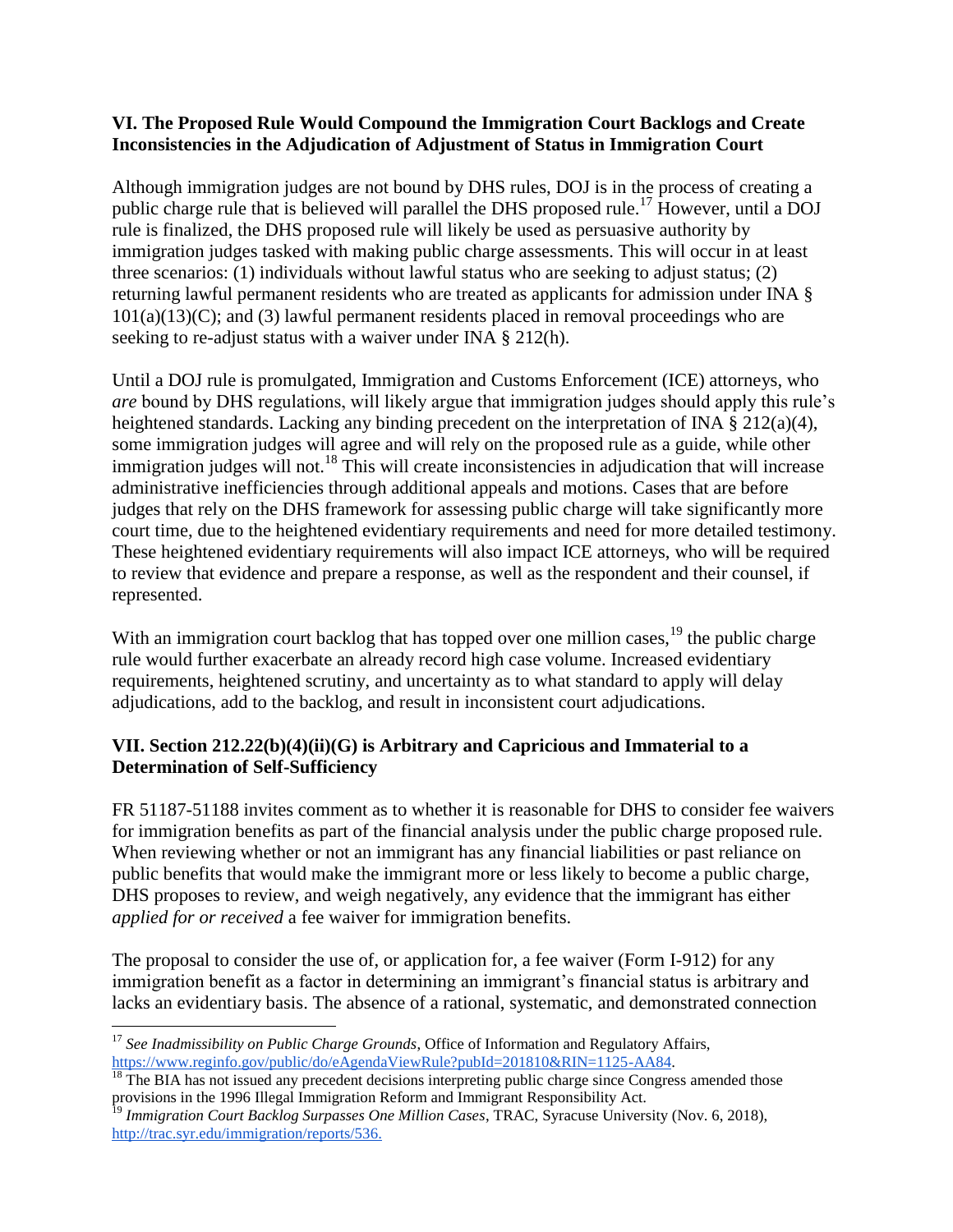between this proposal and the underlying statutory language pertaining to public charge leads to a conclusion that the proposal to consider the application for or receipt of an immigration fee waiver is motivated by nothing more than animus toward immigrants. Rather than implementing the statute, this proposed provision is capriciously designed to deter immigrants from applying for and securing the immigration status for which they qualify.

First, it is absurd to consider that non-payment of a one-time fee constitutes evidence of financial status, especially future financial status, which is what the underlying statute requires. DHS offers no evidence that the lack of cash on hand to pay a one-time, unusual fee has any bearing on self-sufficiency. In fact, the only data DHS presents are "concerns" noted in a Senate appropriations report, which cannot be considered material evidence. By contrast, a robust body of research has established that a majority of American families has no savings or insufficient savings to afford the equivalent of the fee for an immigration benefit, even though they support themselves, rely on their own capabilities, and are self-sufficient. Further, this country owes its success to the fact that opportunity, including the opportunity afforded by the fact of securing one's immigration status, has served as a pathway to economic achievement and an engine of growth. A one-time fee waiver is therefore more likely to predict future economic security than to be a valid indicator of public charge.

Second, DHS arbitrarily proposes to consider, and weigh negatively, not only use of a fee waiver for an immigration benefit, but also *application for* an immigration fee waiver, even if it is not granted. Most perniciously, DHS would consider as a negative factor application for a fee waiver that is not granted because the immigrant applied for a benefit that qualifies for a fee exception such that no payment is required. Applying for a fee waiver that is not granted cannot, under any logic, be considered evidence of financial status. Indeed, the very reason for the denial may be high income. Moreover, the proposal would penalize immigrants who apply for the fee waiver because they received bad legal advice to do so and were subsequently denied the fee waiver for not qualifying. Given the utter lack of coherence between this proposal and the concept of public charge, one can draw no conclusion from the proposal other than that it is motivated by hostility toward immigrants and a desire to chill immigrants from applying for immigration benefits and securing their status.

Moreover, including past use of a one-time fee waiver automatically creates an impermissible retroactive assessment within statutory confines that are strictly forward looking. Because a fee waiver is not a continuing benefit, the proposed rule's consideration of *prior* receipt of a fee waiver impermissibly penalizes applicants for their financial status on the date of the application for the fee waiver, which has no bearing on either their current or more importantly their future financial status. For instance, an applicant might have previously qualified for a fee waiver based on sudden job loss, such as due to a need to relocate for family reasons, but as soon as employment resumes would have no lasting factors to trigger a public charge concern.

Although under the proposal use of, or application for, an immigration fee waiver would be considered under the totality of the circumstances analysis, the proposed regulation gives no indication as to how much weight to accord to it as compared to other non-heavily-weighted factors. This promises to yield inconsistent application of the rule and generate unfair outcomes. Separate consideration of the use of a fee waiver means that proposed negative factors, such as income, would be impermissibly considered twice in the totality of the circumstances assessment — first as a standalone negative factor, and then again as the basis for the fee waiver. Including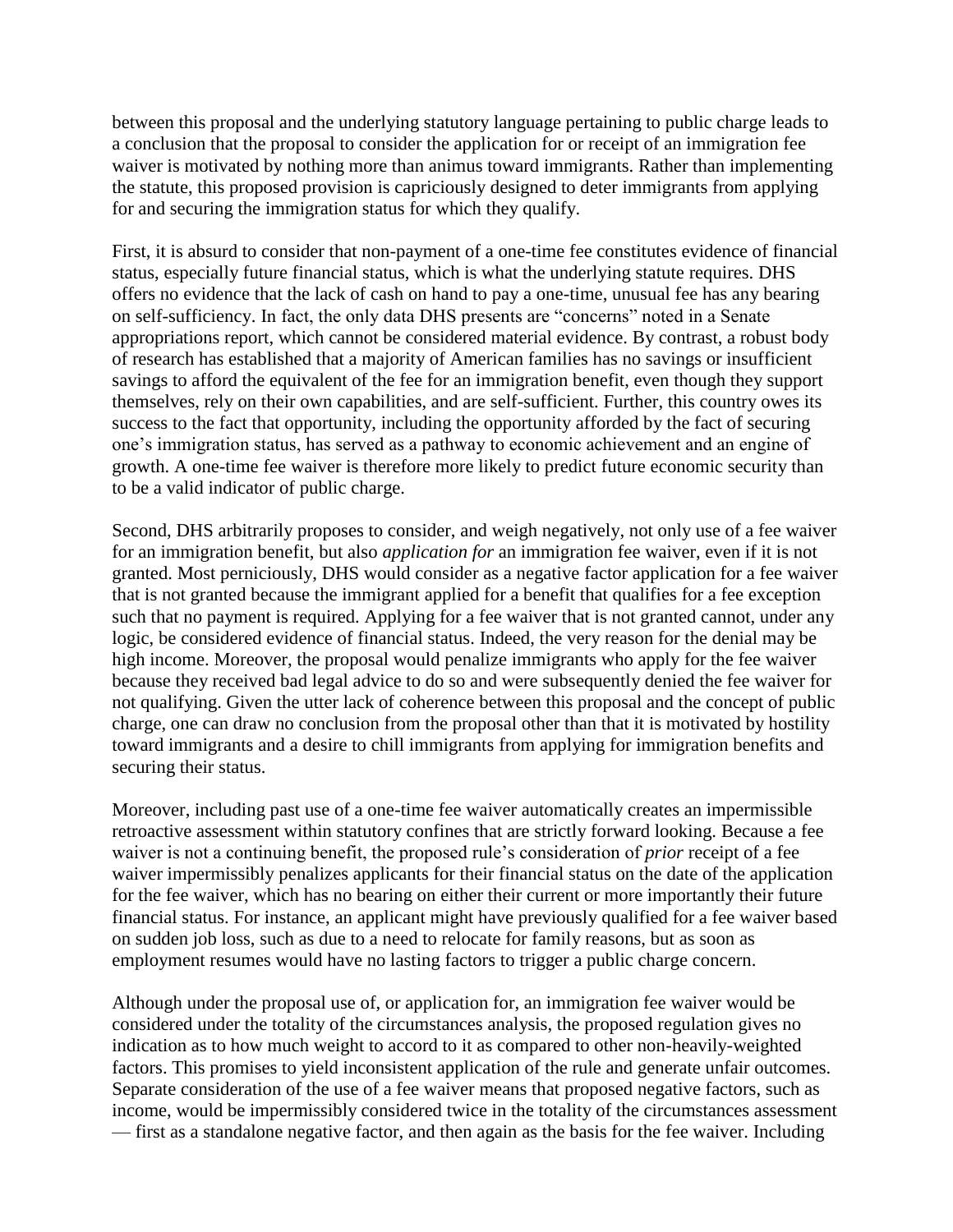the use of, or application for, an immigration fee waiver in an assessment of financial status is an unbalanced and unfair approach to interpreting the statute.

Finally, fee waivers are primarily available to categories of applications that are exempt from public charge determinations, such as U-Visas, VAWA self-petitions, and naturalization, which are not subject to the public charge ground of inadmissibility. Therefore, including fee waivers in the proposed rule provides further confirmation that the proposed rule is designed to chill applications for immigration pathways that are exempt from public charge determinations. Notably, fee waivers used in the naturalization process generally do not trigger a public charge concern, because naturalization applicants will not be subject to a public charge determination, yet the inclusions of fee waivers in public charge rhetoric has resulted in reported cases of individuals declining to file N-400s with fee waivers. As is well within the expertise of the agency tasked with immigration and naturalization adjudications to recognize, the inclusion of fee waivers is overall legally irrelevant to the agency's work, and therefore arbitrary or solely geared to chill the filing of bona fide applications.

The proposed consideration of an immigrant's past use of, or application for, a fee waiver for an immigration benefit as a factor in a of public charge determination constitutes a prime example of arbitrary and capricious rulemaking. DHS should immediately withdraw this proposal.

### **VIII. The Collection of Data Without Sufficient Privacy Protections, Particularly for Financial and Medical Records, Will Compromise Individuals' Privacy**

DHS already collects vast amounts of personal, biographic, and biometric data on millions of Americans and foreigners. DHS manages over 10 billion biographic records and adds 10-15 million more each week.<sup>20</sup> Now DHS proposes that applicants for admission to the United States must supply a credit report with details of their financial history, or if they do not have credit history in the United States, provide other evidence of payments and loan balances. Furthermore, DHS will consider a wide variety of medical conditions as part of the totality of the circumstances of whether the person is likely to become a public charge and will collect further medical records from applicants who need to present additional evidence to overcome any medical issues they may have.

The ILRC is concerned about DHS' plans for collecting and managing this data. DHS has a dismal track record in providing clear and accountable information on its record systems and ensuring that Congress and the public have adequate oversight of how information is collected, stored, accessed, and protected. Copies of medical records provided by applicants may contain highly sensitive information unrelated to the immigration application or the likelihood of the person becoming a public charge. Additionally, applicants' credit histories will include private financial information as well as details on creditors, payments, and debts that may actually be attributable to the actions of current or former partners, spouses, or other family members or cohabitants. The ILRC is concerned about this dragnet of personal information and the lack of clarity on how it will be used, stored, and accessed.

<sup>20</sup> *DHS Immigration Data Integration Initiative, Federal Identify Forum and Homeland Security Conference, DHS*  (Sept. 14, 2017),

https://www.eff.org/files/2018/06/06/14sep\_1000\_01\_panel-dhs\_immigration.pdf.